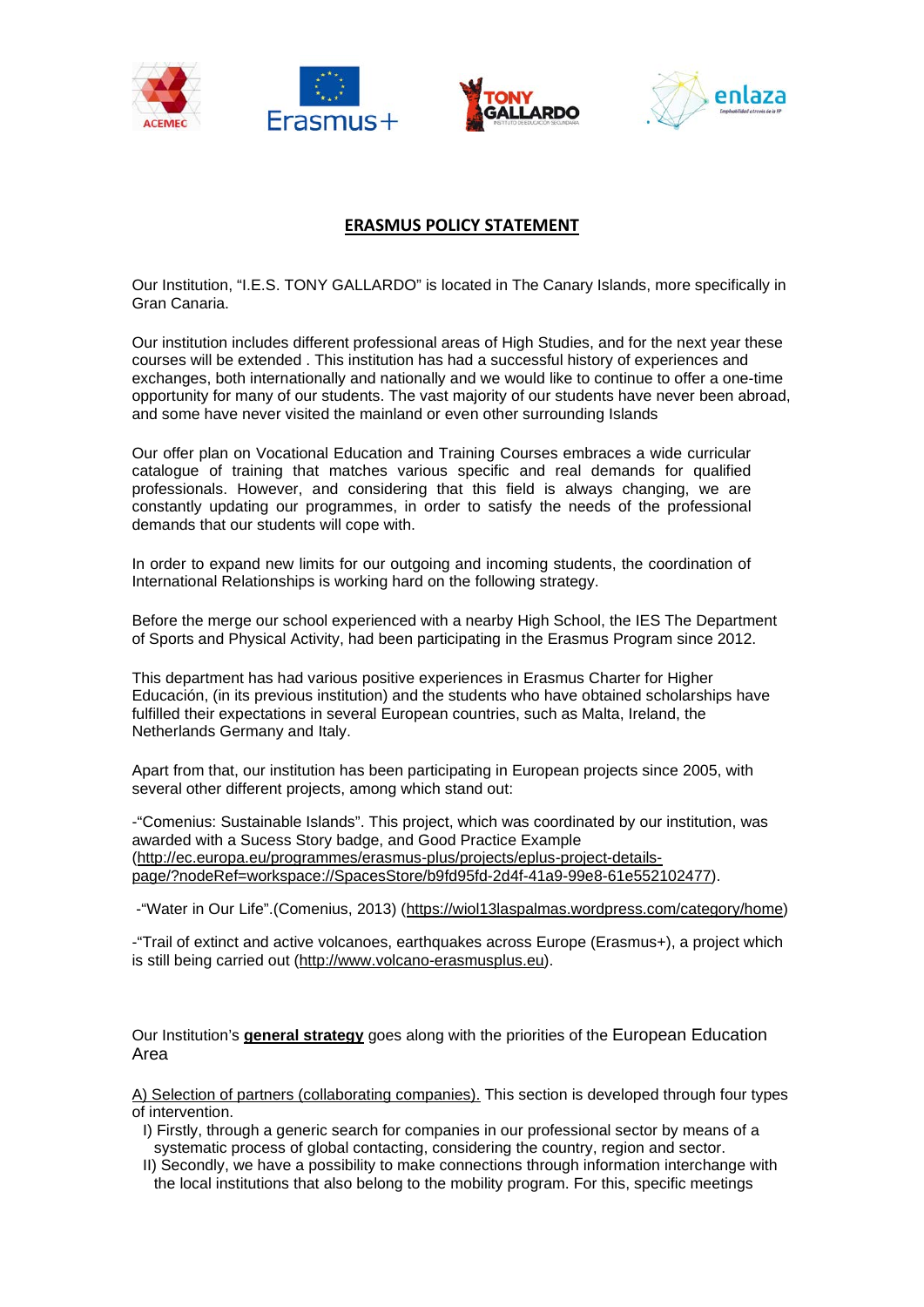

aimed at exchanging information from databases with collaborating institutions are established.

- III) Thirdly, we can make new connections through professional relationship between the members of working staff and various European institutions of the same sector. These contacts will provide us with new intermediaries.
- IV) Finally, new connections will be made as a result of personal initiative by the students taking part in the project, who are encouraged to contact companies of particular interest to them.

B) Geographical intervention area:

The final choice will depend on positive reports generated from the study of three different areas the staff in our institution have been divided into:

- 1. Areas that are within the Erasmus project proposal. They must belong to the European Union and other associate countries.
- 2. Areas where there is a special interest in the fields of training of our institution and areas where there is the largest number of educational institutions related to our academic profile.

C) Main objectives of our institution:

We see that our Erasmus participation will fit into our internationalisation and modern strategy by helping us achieve these objectives.

- 1. To improve students´s hiring prospects, nationally and internationally.
- 2. To improve the level of professional qualification of the teachers through the exchange of experiences, thus passing on these new skills to the students.
- 3. To widen sectors of education for both, students and teachers.
- 4. To expand the relationships between our institutions and enterprises from others countries.
- 5. To improve transparency and academic recognition of studies.
- 6. To improve second language skills
- 7. To improve our Advanced Vocational Training, strengthening the European dimension by encouraging transnational cooperation between higher education institutions and enterprises, boosting European mobility of students, teachers and staff.
- 8. For our Students who finish their training courses, their qualifications will be improved, and their possibilities to get a high standard jobs will be increased.
- 9. This project is to improve the quality of academic training education given to our students. At the same time, we are improving the quality of their curriculum in order to make it easier for them to achieve the new occupational skills at local, national and European levels.
- 10. The professional sector of our local environment, everything related to our courses will be improved through the contribution of the various sectors of education, business, professional and institutional. We also want to encourage cooperation between the different companies to develop new training approaches and methods of acquiring knowledge and skills through exchange of new practices.